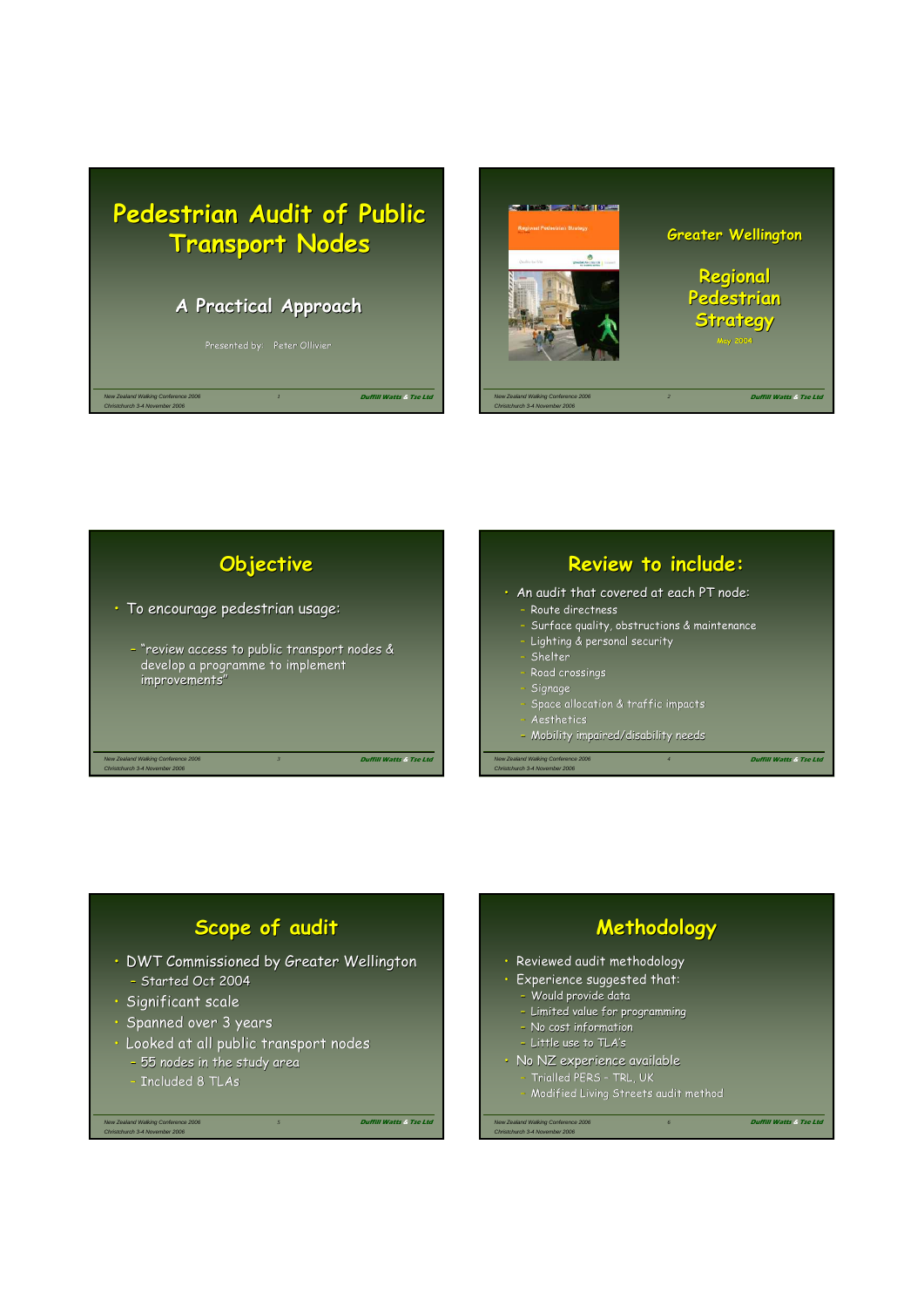





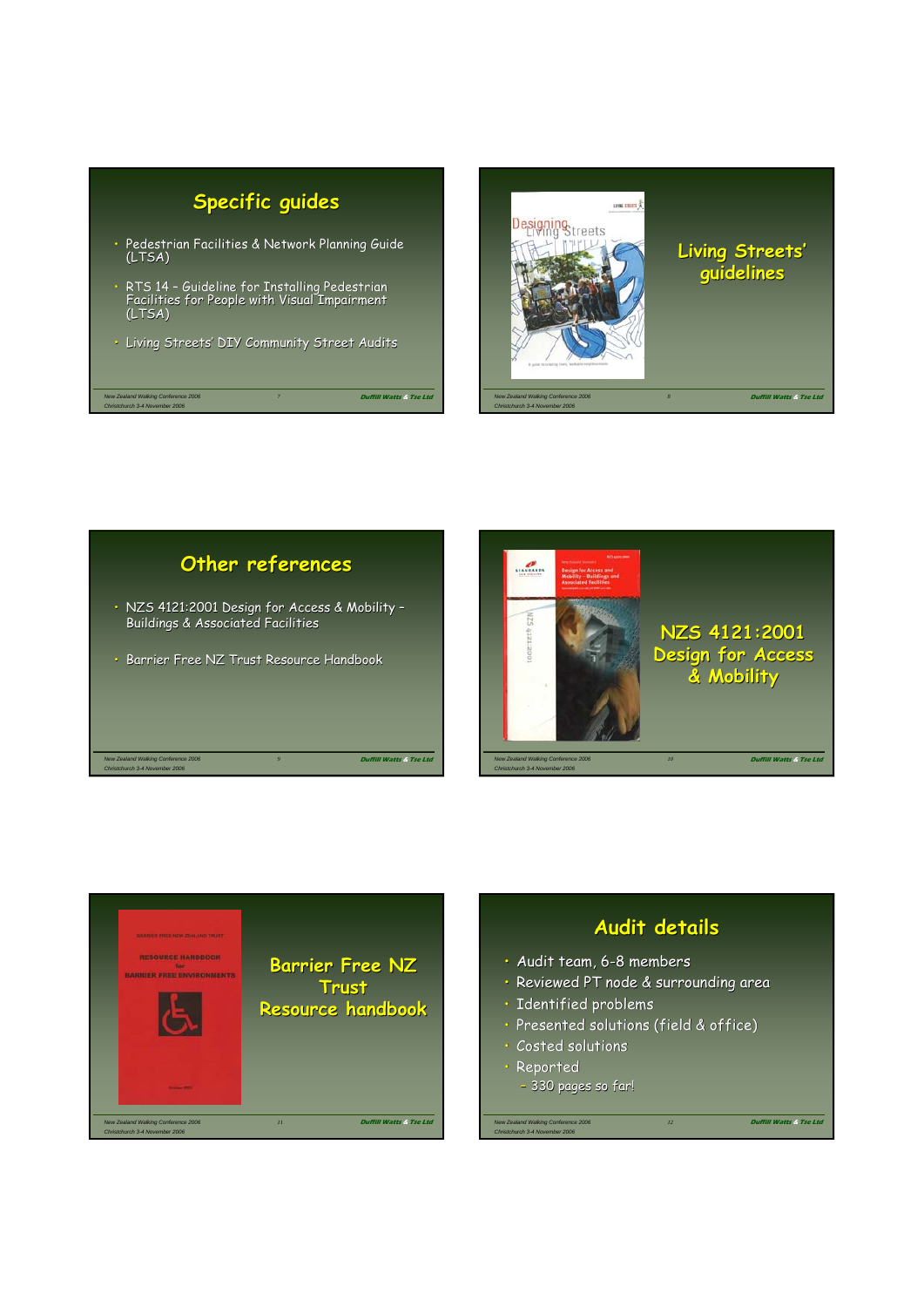| <b>Item</b> | Problem                                                                                                         | Solution                                   | Cost  |
|-------------|-----------------------------------------------------------------------------------------------------------------|--------------------------------------------|-------|
| 1.          | Seats on footpath at<br>Trafalgar Square provide<br>potential for vision<br>impaired to trip over the<br>seats. | Shift the seats back from<br>the footpath. | \$560 |
| 2.          | There are cracks to the<br>footpath at Trafalgar<br>Square,                                                     | Repair footpaths.                          | \$466 |
| 3.          | Overhanging trees on<br>footpath at Trafalgar<br>Square,                                                        | Prune/trim the overhanging<br>branches.    | \$233 |

| <b>Item</b> | Problem                                                                  | Solution                                                                    | Cost     |
|-------------|--------------------------------------------------------------------------|-----------------------------------------------------------------------------|----------|
| 4.          | Lip on footpath at<br>Trafalgar Square.                                  | Reinstate footpath so all<br>uneven surfaces are<br>removed.                | \$1,166  |
| 5.          | Loose tiles on the east side<br>of subway.                               | Reinstate loose tiles.                                                      | \$700    |
| 6.          | North end carpark - lamp<br>post set in pedestrian path.                 | Shift lamp post away from<br>footpath.                                      | \$2,332  |
| 7.          | No footpath on western<br>side of northern eastern<br>leg of roundabout. | Construct new footpath to<br>provide good pedestrian<br>network facilities. | \$18,498 |

### **Results Results**

- 30 stations need \$19.5M expenditure
	- Basic upgrades and/or maintenance work
	- Close proximity to stations
- Does not include:
	- New station buildings & facilities
	- Major upgrades
	- New nodes

*Christchurch 3-4 November 2006*

· Provided list of upgrade works for LTCCP's

*New Zealand Walking Conference 2006* **Duffill Watts & Tse Ltd**

*15*

#### Lessons - the process

- Very useful process
	- Identified issues in practical useful way – Invaluable to include disabled/VIP's
- Increased emphasis on accessibility issues

*New Zealand Walking Conference 2006* **Duffill Watts & Tse Ltd** 

*16*

- Upskilled staff involved
- Provided required information
- Time consuming

*Christchurch 3-4 November 2006*



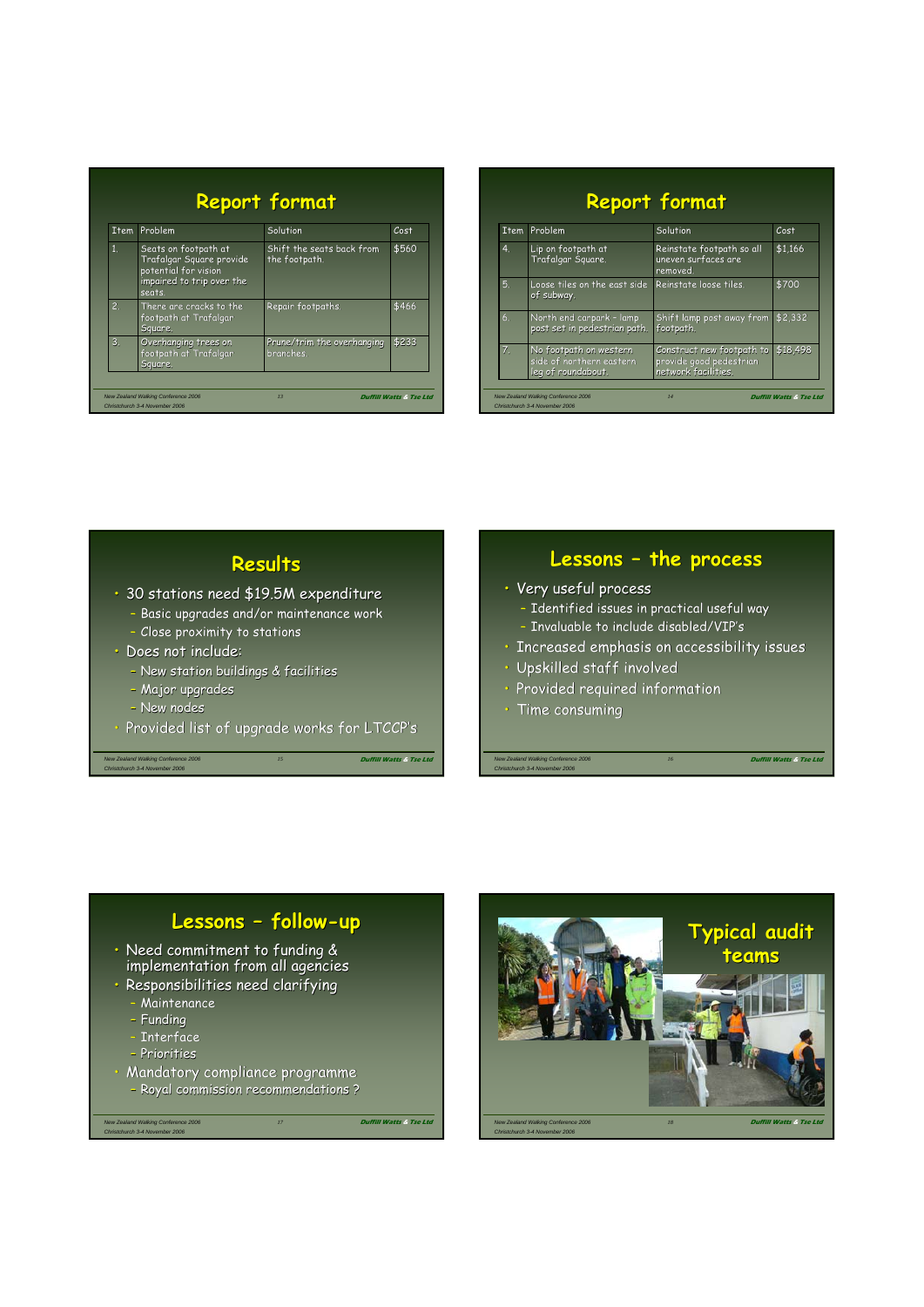









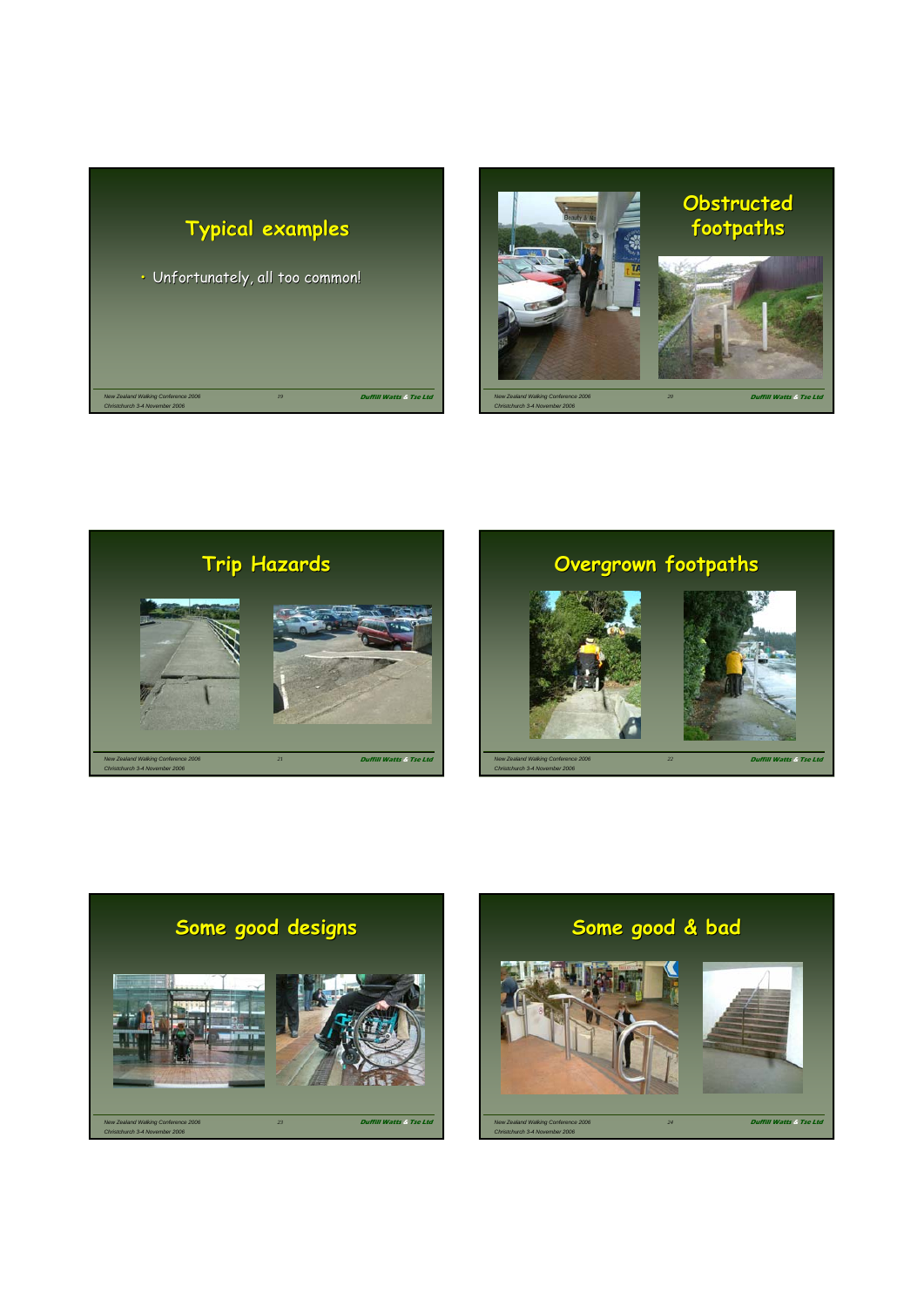









• Desire lines not recognised

*New Zealand Walking Conference 2006* **Duffill Watts & Tse Ltd**